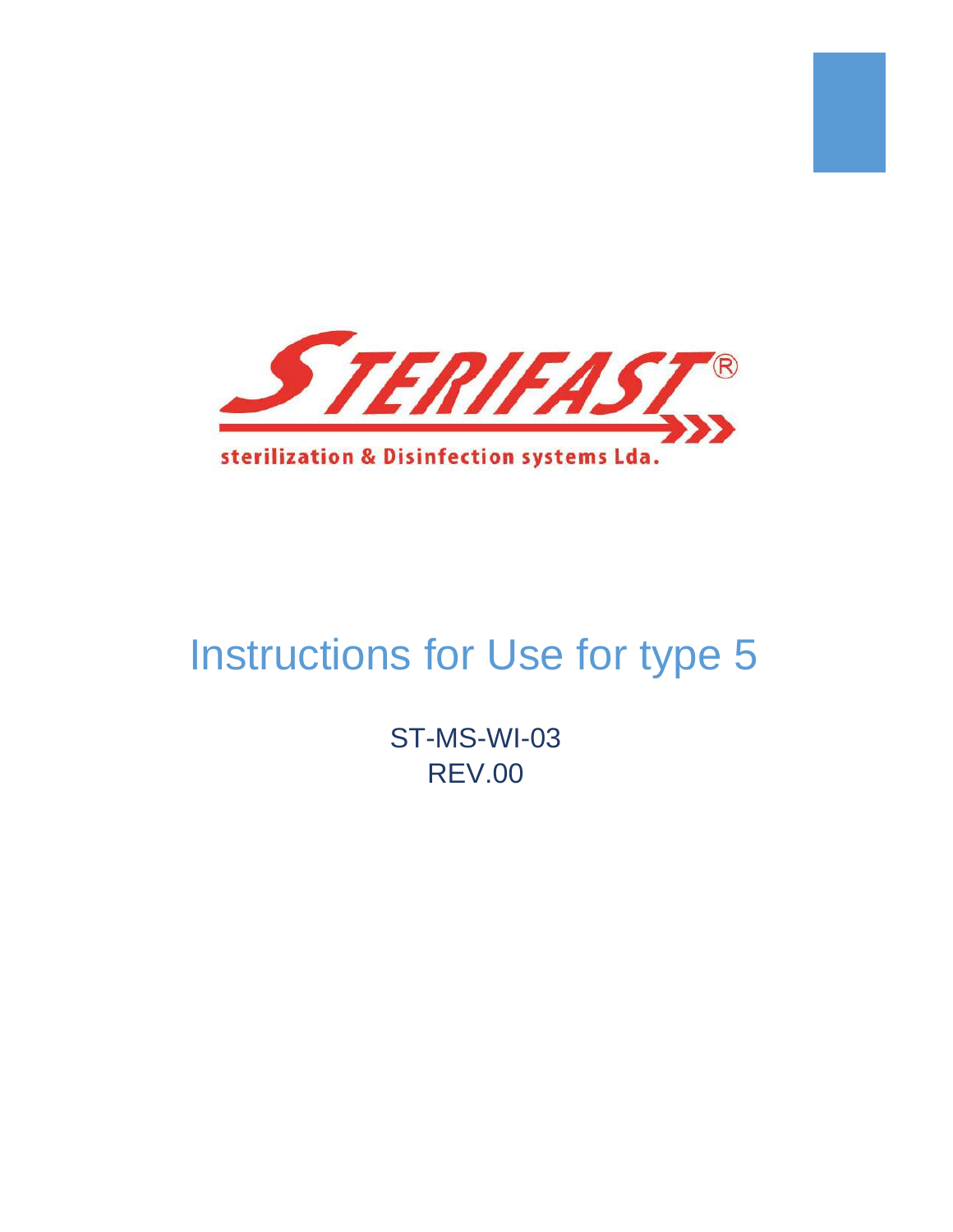| STERIFAST<br>sterilization & Disinfection systems Lda. |                      |  |                          |  | <b>Instructions For Use for type 5</b> |            |  |  |
|--------------------------------------------------------|----------------------|--|--------------------------|--|----------------------------------------|------------|--|--|
|                                                        | Doc. No. ST-MS-WI-03 |  | Rev. 00 Status: APPROVED |  | Effective Date: 16/03/2019             | Page $2/3$ |  |  |

# **History of changes**

| <b>Revision</b><br>No. | Date of<br><b>issue</b> | <b>Reason for</b><br>change | <b>Summary of change</b> | <b>Provided</b><br>by | <b>Approved</b><br>by |
|------------------------|-------------------------|-----------------------------|--------------------------|-----------------------|-----------------------|
| ${\bf 00}$             | 16/03/2019              | $\sf NA$                    | $\sf NA$                 | Saeed<br>Nazari       | Saeed<br>Nazari       |
|                        |                         |                             |                          |                       |                       |
|                        |                         |                             |                          |                       |                       |
|                        |                         |                             |                          |                       |                       |
|                        |                         |                             |                          |                       |                       |
|                        |                         |                             |                          |                       |                       |
|                        |                         |                             |                          |                       |                       |
|                        |                         |                             |                          |                       |                       |
|                        |                         |                             |                          |                       |                       |
|                        |                         |                             |                          |                       |                       |
|                        |                         |                             |                          |                       |                       |
|                        |                         |                             |                          |                       |                       |
|                        |                         |                             |                          |                       |                       |
|                        |                         |                             |                          |                       |                       |
|                        |                         |                             |                          |                       |                       |
|                        |                         |                             |                          |                       |                       |
|                        |                         |                             |                          |                       |                       |
|                        |                         |                             |                          |                       |                       |